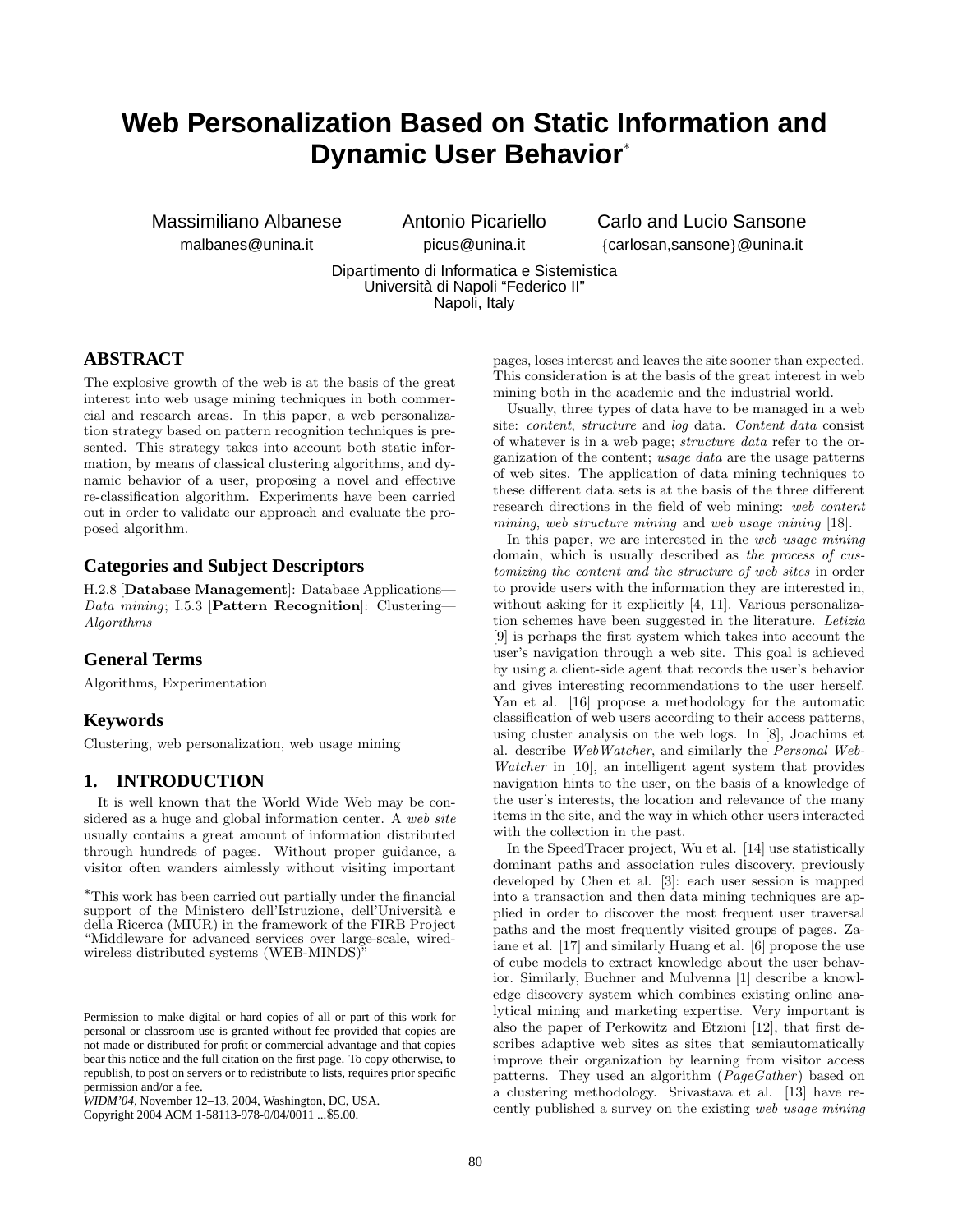projects. They also describe a prototype system (*WebSIFT*) which performs intelligent cleansing and preprocessing for identifying users. It infers page references through the use of the referrer field, and also performs content and structure preprocessing.

A great number of papers also deals with time-related issues. In [5] Grandi introduces an exhaustive annotated bibliography on temporal and evolution aspects in the World Wide Web. Several time-related issues have been investigated, among which we are primarily interested in *navigation time*, that can be defined as the temporal dimension marking the navigation of the Web by a user.

We can finally conclude that most of the existing works try to classify a user *i*) while she is browsing the web site or *ii*) using registration information. Our main criticism stands in the fact that in some applications it is not possible to perform an "on line" classification if the number of visited pages is not sufficiently great. By the way, using the registration forms alone may result inaccurate if the interests of a user change over time. The novelty of our approach is that of proposing a clustering process made up of two phases: in the first one a pattern analysis and classification is performed by means of an unsupervised clustering algorithm, using the registration information provided by the users. In the second one a re-classification is iteratively repeated until a suitable convergence is reached. Re-classification is used to overcome the inaccuracy of the registration information, based on the users' navigational behavior. To the best of our knowledge, this paper is the first one which uses reclassification in order to address both static and dynamic requirements.

The remainder of the paper is organized as follows: section 2 introduces the overall architecture of the proposed web personalization system, while section 3 describes our novel web usage mining strategy. A re-classification algorithm is proposed and described in section 3.2. Experiments and results are reported and discussed in section 4. Eventually, conclusions are reported in 5.

#### **2. SYSTEM ARCHITECTURE**

A web personalization system usually consists of the following modules, namely:

- *User profiling*. The process of gathering information specific to each visitor, either explicitly or implicitly. A user profile includes personal data about the user, her interests and behavior when browsing a web site.
- *Log analysis and web usage mining*. The process of analyzing the information stored in web server logs by means of data mining techniques, in order to (a) extract statistical information and discover interesting usage patterns, (b) cluster the users into groups according to their behavior, and (c) discover potential correlations between web pages and user groups.
- *Content management*. The process of classifying the content of a web site into semantic categories in order to make information retrieval and presentation easier for the users. Content management is fundamental for web sites whose content is increasing on a daily basis, such as news sites or portals.
- *Web site publishing* [4]. A publishing mechanism that is used to present the content stored in the web server



**Figure 1: System architecture**

and/or information retrieved from other web resources in a uniform way to the end-user.

In other words, the steps of a *web personalization* process are: (a) the collection of web data, (b) the modelling and categorization of these data (preprocessing), (c) the analysis of collected data, and (d) the determination of the actions that should be performed. The site is personalized through the highlighting of existing hyperlinks, the dynamic insertion of new hyperlinks that seem to be of interest for the current user, or even the creation of new index pages.

Figure 1 shows the overall architecture of the system. A standard client/server interaction occurs between the users and the *Web Server*. The algorithms for the classification and re-classification of the users are implemented on a distinct node of the network. Let us denote this node with the term *Web Personalization System*.

The *Web Server* and the *Web Personalization System* communicate via web services technology. Several advantages derive from the allocation of web site and classification system on two distinct nodes: (a) each node can be optimized for a particular task, improving the overall performances; (b) the personalization system may offer its services to more than a single web server, thus distributing the design and maintenance costs; (c) classification/re-classification algorithms can be modified in a transparent way for the web servers, if the web service interface is maintained.

#### **3. THE WEB USAGE MINING STRATEGY**

In this section we propose a novel web usage mining strategy. It requires users to subscribe and fill-in a registration form. As stated in the introduction, our approach is made up of two phases: in the first one the users are attributed to a tentative class by means of an unsupervised clustering algorithm. It uses the static information provided by the users themselves during the registration and also determines the number of classes the users can belong to. In the second phase, a novel re-classification algorithm is iteratively repeated until a suitable convergence in attributing each user to a class is reached. Re-classification is used to overcome the inaccuracy of the registration information and is accomplished by the log analysis and content management modules, on the basis of the dynamic navigational behavior of the users.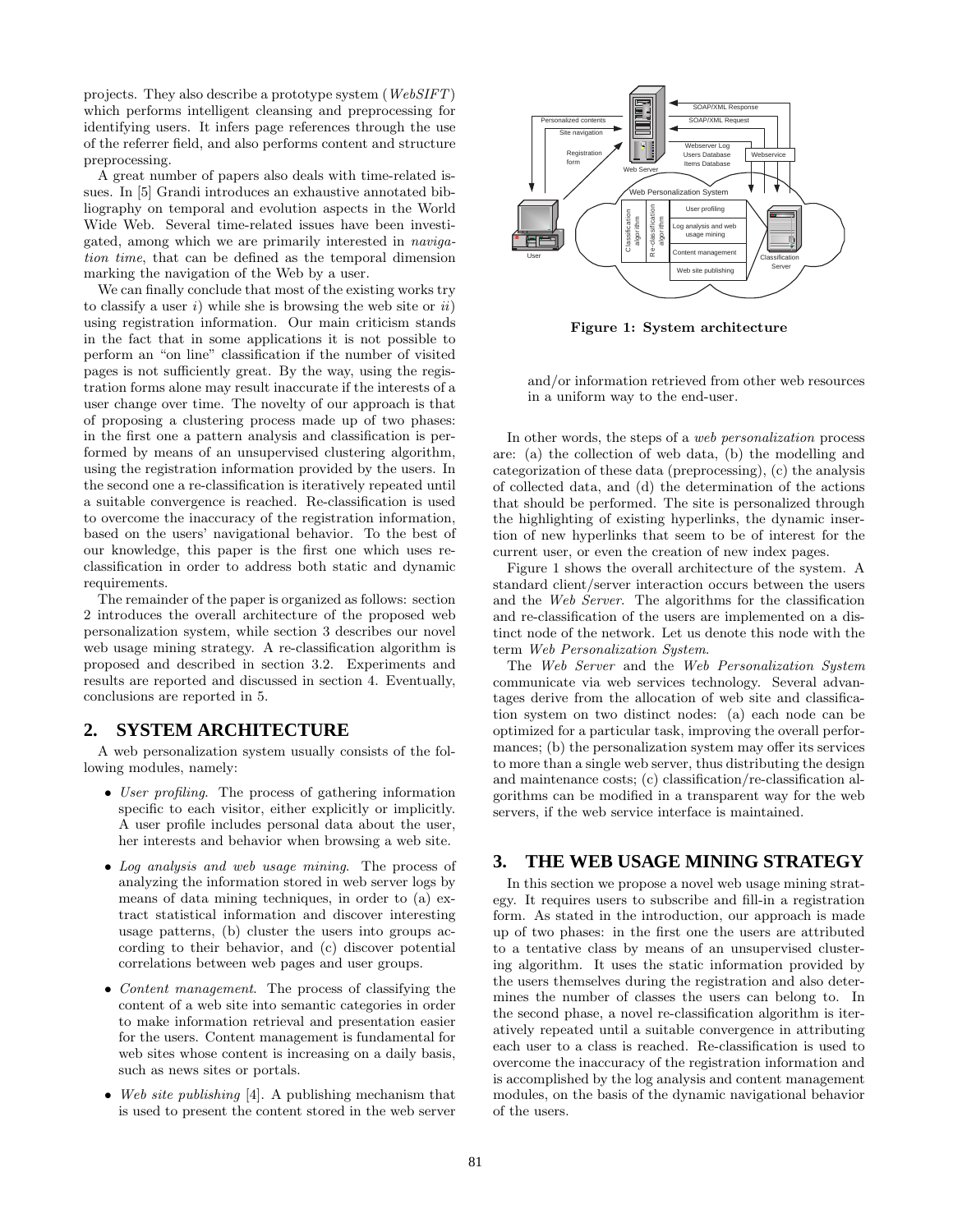#### **3.1 Pattern analysis, clustering and classification**

The task of the *User profiling* module is to associate each user to the class that better describes her behavior. The problem of assigning a user to a particular class can be seen as a classical *pattern recognition* problem. To accomplish this task, users have to be mapped into a feature space. So, in a pre-processing stage, following the suggestions of a domain expert, a set of suitable features for describing web site users must be determined. Since we required users to register themselves, these features can be extracted from the information provided during the registration. In this case, a feature may be the value of a field in the registration form or a function of two or more fields.

The first issue of the user profiling task is the definition of the classes the users can belong to. Note that the number of classes can be easily determined only in a few cases (for example, in an educational site the users can be roughly classified as students, teachers or visitors). In most cases, indeed, there is too little knowledge about the domain at hand for establishing this number in a reliable way. So, an unsupervised clustering procedure can be used for partitioning the feature space into a certain number of clusters (each one representing a class) that group together users appearing to be similar within the chosen feature space. In order to choice the optimal number of clusters, say *M*, a possible approach could be the maximization of an index that measures the quality of the obtained clustering on a subset of the whole data set. A widely used index is the so-called C index [7], that is defined as follows:

$$
\mathsf{C} = \frac{S - S_{min}}{S_{max} - S_{min}}\tag{1}
$$

S is the sum of distances over all pairs of patterns from the same cluster. Let *l* be the number of those pairs; then *Smin* is the sum of the *l* smallest distances if all pairs of patterns are considered (i.e. if the patterns can belong to different clusters). Similarly *Smax* is the sum of the *l* largest distances out of all pairs. It is easy to see that the nominator in the formula will be small if pairs of patterns with a small distance are in the same cluster. Hence, a small value of C indicates a good clustering. So, we are interested in the minimization of the C index, as the number of clusters varies. Note that the denominator serves the purpose of normalization, causing  $C \in [0, 1]$ .

This index can be also used for comparing different clustering techniques; the one that ensures the minimum value of C will be chosen. In this paper we propose and compare two different clustering techniques: AutoClass C [2], a fuzzy clustering algorithm based on the Bayesian theory, and the Rival Penalized Competitive Learning (RPCL) [15] algorithm, that is used for training a competitive neural network able to provide a crisp partitioning of the feature space.

In the first approach each cluster (class) is described by means of a likelihood function depending on some parameters. Given the number *M* of classes, the AutoClass C *Search* module estimates such parameters on the training data and finds the partition of the feature space that maximizes the log-likelihood value. The classification is performed by the *Prediction* module of AutoClass C: by using the Bayesian rule and the likelihood functions of each class, it attributes an object to each class with a different a posteriori probability; the predicted class is the one that exhibits the maximum a posteriori probability.

In the approach based on a competitive neural network, each neural unit represents, in the feature space, the centroid of a cluster: so a network with *k* units can be used for partitioning the feature space into *k* clusters. The RPCL learning algorithm uses a mechanism that demonstrated its ability of allocating just a neural unit for each cluster. Therefore, it is able to leave unused some neural units if their number is greater than the number of clusters. Once the training phase has been completed, the neural network can be used for classifying the users: it takes as input the feature vector *x* that represents a user and assign it to the cluster whose centroid has the smallest distance from *x*.

So, in both cases, the result of the clustering procedure is the initial class of each user. If a new user registers herself at the web site, she is classified according to the same schema. Finally, if a user explicitly changes the data in her registration form, she is classified again.

#### **3.2 The re-classification algorithm**

The re-classification phase is based on the interaction of each user with the web site and it is fundamental to make the personalization system robust against incomplete or erroneous information provided during the registration. The basic idea behind the proposed re-classification schema is to iteratively 1) classify the web site resources based on the type of users that have accessed them and 2) re-classify the users based on both the class they were previously assigned and the resources they have accessed since the last re-classification.

Without any loss of generality, we can suppose that the interaction can be realized in three different ways:  $i)$  by submitting queries containing some keywords, *ii*) by searching among directories or *iii*) by accessing pages that contain news or articles. So, three different resource types can be usually considered within a web site: queries, directories, and news/articles. It is worth noticing that the request of different resource types by a specific user provides different information about her real preferences or needs. For example, searching a directory that contains information about hotels can be considered as a less effective indicator of the user needs than the explicit request, provided by clicking on a specific link, of an article that contains information about a given hotel.

All the material on the web site is managed by the *Content management* module which, by means of a domain expert, selects all the significant keywords appearing into the different resources of the web site and associates them to a specific content category. This obviously implies that several keywords belong to the same content category.

On the other hand, the *Log analysis* module registers all the activities of the users. In order to use this information for re-classifying users we need to attribute each content category to a specific user class. Moreover, since the importance that can be associated to the use of the different resource types is typically different, we are interested in attributing each content category to a class depending on the specific resource type. This implies that each content category is separately attributed to (possibly) three different classes: a class within the query resource type, a class within the search resource type and a class within the news/article resource type.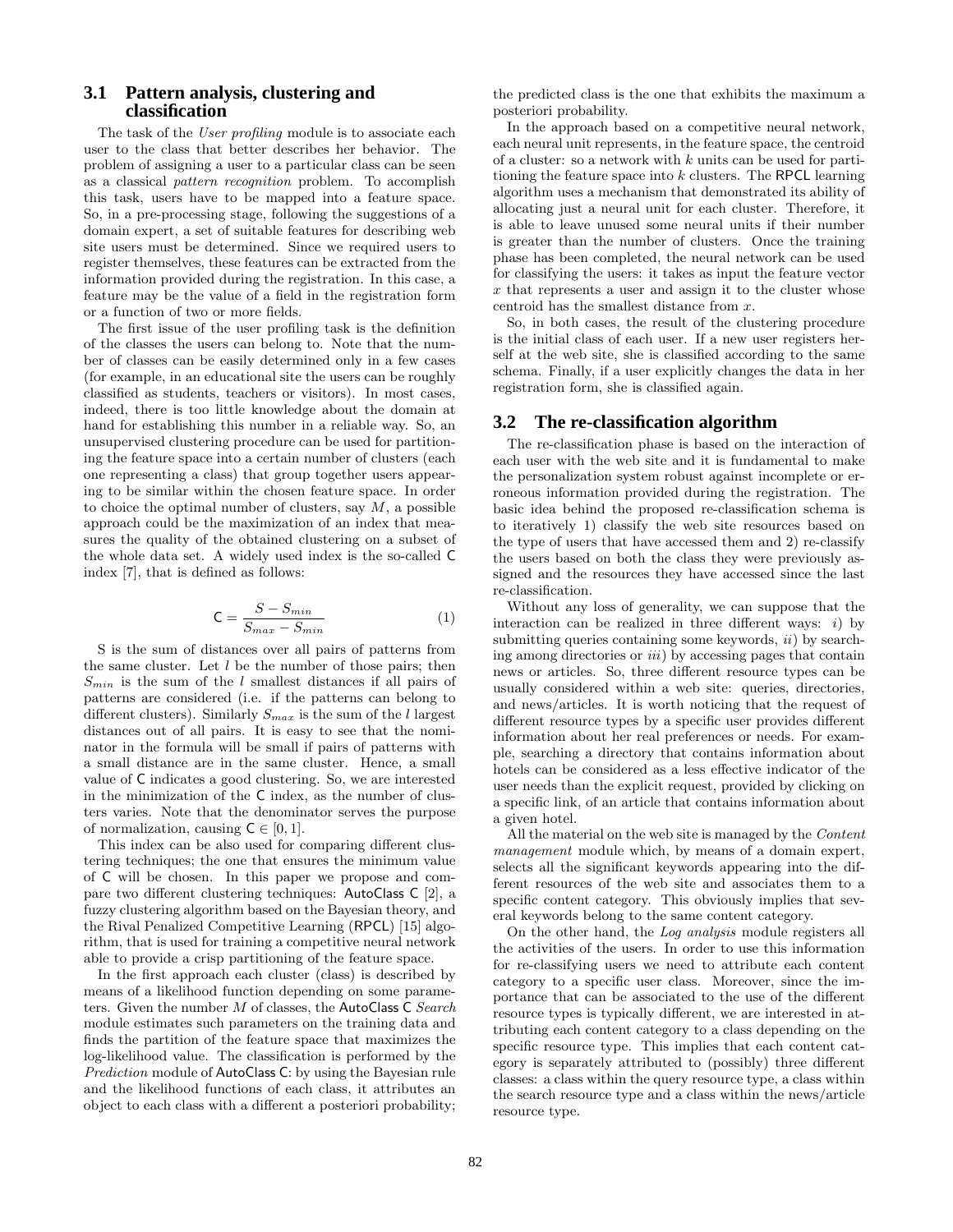**procedure** re-classification(in  $C_{ij}(T_0)$ ,  $T_l$ ,  $N_j(T_{l-1})$ ,  $W$ ; out  $C_{ij}(T_l)$ )  $C_{ij}(T_0)$  is the initial classification produced by a clustering algorithm that attributes each user  $u_i$  to a class  $C_j$ *T<sup>l</sup>* is the time at which the *l*-th re-classification is performed  $N_j(T_{l-1})$  is the number of users belonging to each class  $C_j$  after the previous re-classification<sup>a</sup> *W* is a weight vector  $C_{ij}(T_i)$  is the re-classification of all the users at the re-classification time  $T_i$ . **begin foreach** resource type  $r \in \{queries, directories, news/articles\}$ foreach content\_category  $CC_k^r$ Count the number of times  $n^{r}_{kj}(T_l)$  the users of each class  $C_j$  have asked for a resource of type  $r$  belonging to that content category, in the interval  $[T_0, T_l]$ Calculate the 'normalized request'  $NR^r_{kj}(T_l)$  of that content category by the users of each class  $C_j$  as  $NR_{kj}^r(T_l) = \frac{n_{kj}^r(T_l)}{N_i(T_{l-1})}$ *<sup>N</sup><sup>j</sup>* (*Tl−*1) Assign each content category  $CC_k^r$  to the class  $C_j$  with a probability  $P_{kj}^r(T_l)=\frac{NR_{kj}^r(T_l)}{\sum_j NR_{kj}^r(T_l)}$ **end for end for foreach** user *u<sup>i</sup>* **foreach** resource type  $r \in \{queries, directories, news/articles\}$  $\mathbf{for each content\_category}$   $CC^r_k$ Count the number of times  $nCC^r_{ki}(T_l)$  each user asked for that category in the interval  $[T_0,T_l]$ **end for foreach** class *C<sup>j</sup>* Evaluate the quantity  $P_{ij}^r(T_l)=\frac{\sum_k P_{kj}^r(T_l)\cdot nCC_{ki}^r(T_l)}{\sum_k nCC_{ki}^r(T_l)}$  . It represents the probability that the user  $u_i$  belongs to the class *C<sup>j</sup>* , since she asked for a given set of categories within a resource type *r* **end for end for foreach** class *C<sup>j</sup>* Evaluate the quantity  $P_{ij}(T_l)=C_{ij}(T_0)\cdot W^0+\sum_rP^r_{ij}(T_l)\cdot W^r$ , where the weight vector  $W$  takes into account the different importance that can be associated to the use of the different resource types. In this case, *W*<sup>0</sup> is the weight associated to the initial classification performed by the chosen clustering algorithm and represents how we are confident in that classification **end for** Assign the user  $u_i$  to the class  $C_{ik}(T_i)$  such that  $P_{ik}(T_i) = \max_j P_{ij}(T_i)$ **end for end** *<sup>a</sup>*For the first re-classification, it is the number of users per class produced by the chosen clustering algorithm.

#### **Figure 2: Re-classification algorithm**

The process of attributing each category to a class can be accomplished by considering the first classification performed by the chosen clustering algorithm and by counting the number of times the users of a given class ask for something belonging to a specific content category within each resource type. Each content category can be, in fact, attributed to a class with a probability that is proportional to the number of requests made by the users of that class. This way of classifying the content categories can suffer the inaccuracy of the first classification. However, if the percentage of correctly classified users achieved by the chosen clustering algorithm is acceptable (say, greater than 50%) and the time interval  $T_l$  used for re-classifying users is long enough, the classification of the content categories can be considered reliable. A re-classification can be then performed, by considering the content categories requested by a user in a predefined time interval  $T_l$ . If the majority of the requests of a user refer to content categories belonging to a class other than her initial class, the user is re-classified. More precisely, the re-classification is performed by suitably weighting the initial class of each user and the probability she belongs to

other classes, based on the content categories she asked for during the interval *Tl*.

The re-classification algorithm is described in more details in figure 2. Note that the time interval  $T_l$  increases at each re-classification, since it represents the interval between the initial classification and the current re-classification. The whole process of dynamically changing the class of each user will lead to convergence if after a suitable number of reclassifications the number of re-classified users leads to zero.

#### **3.3 Web Personalization**

Given the class of a user, the contents related to the categories attributed to that class will be shown by the web site publishing module on her personalized home page when she logs in the web site. For example, all the news and the stories containing keywords related to those categories will be presented, as well as the results of last queries involving the same keywords. Moreover, since each user is requested to register herself, different mailing lists related to the different content categories can be created, and specific mails can be sent to each user.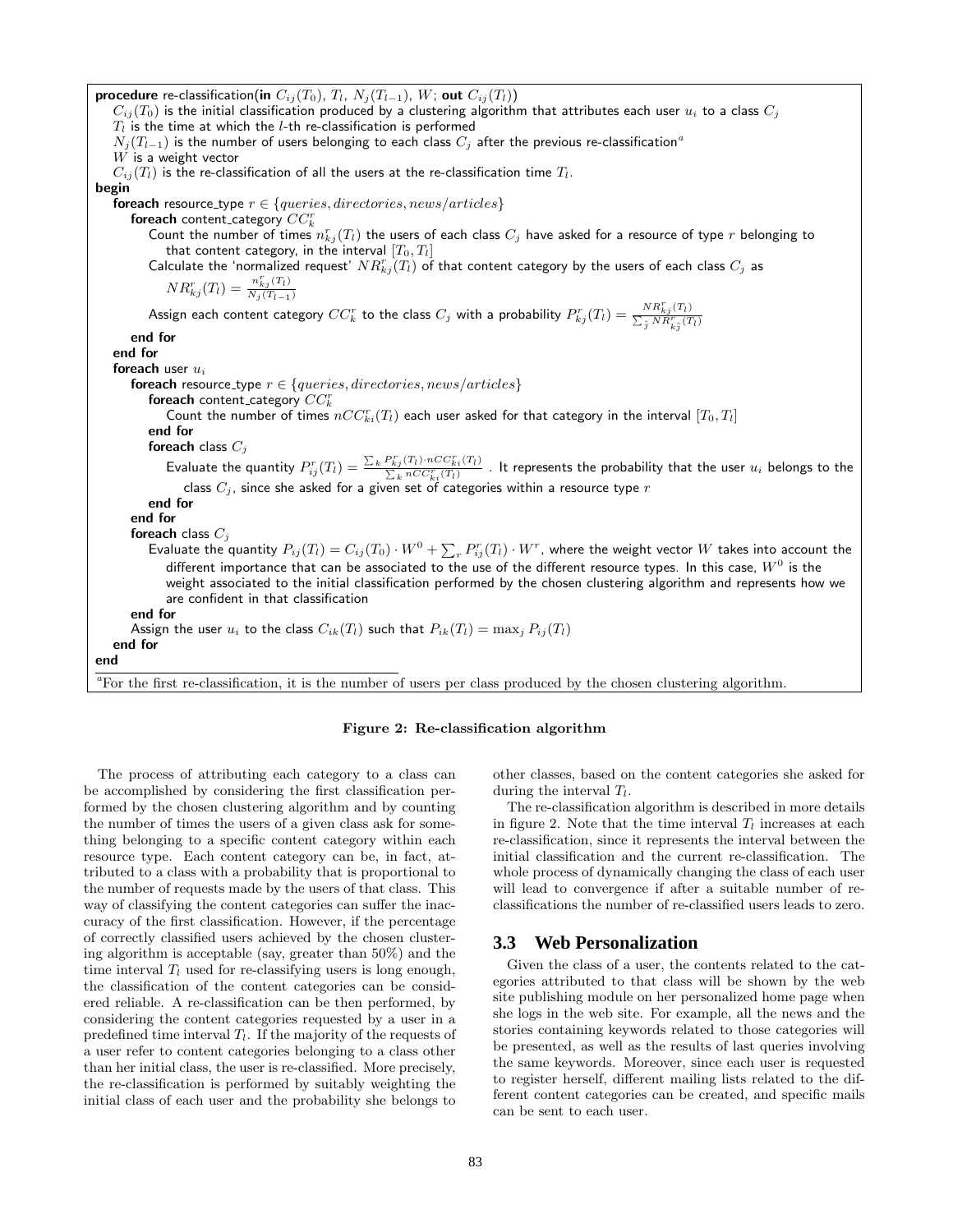| clusters |       |  |  |  |  |  |  |
|----------|-------|--|--|--|--|--|--|
| 2        | 0.511 |  |  |  |  |  |  |
| 3        | 0.393 |  |  |  |  |  |  |
| 4        | 0.362 |  |  |  |  |  |  |
| 5        | 0.378 |  |  |  |  |  |  |
| 6        | 0.307 |  |  |  |  |  |  |
| 7        | 0.276 |  |  |  |  |  |  |
| 8        | 0.283 |  |  |  |  |  |  |
| g        | 0.284 |  |  |  |  |  |  |
|          |       |  |  |  |  |  |  |

**Table 1: Evaluation of the clustering produced by** AutoClass C

#### **4. EXPERIMENTAL RESULTS**

In this section we report the experiments that have been carried out in order to validate the effectiveness of our approach and evaluate the proposed re-classification algorithm. A prototypal system has been implemented w.r.t. the architecture described in section 2. We chose an integrated framework for the deployment of web services, the Microsoft .NET framework. The web services implemented in the .NET framework use SOAP (Simple Object Application Protocol) for exchanging data between the web server and the personalization system. SOAP is a lightweight, XML based protocol for exchange of information in a decentralized, distributed environment.

As a case study, we have considered a commercial web site called pariare.com, which provides information about entertainment in the metropolitan area of Napoli (Italy). The web site, that is usually visited by hundreds of users a day, has been monitored for a period of six weeks. During this time interval the percentage of re-classified users has been tracked together with the percentages of transitions from a class to another one. The users already registered to the web site when the experimentation started have been initially classified using a standard clustering algorithm. Experiments have been repeated using each of the clustering algorithms described in section 3.1, in order to verify that the re-classification algorithm leads to convergence, whatever the initial classification is.

The data set used in the experiments consists of 2682 users. The features used to initially classify the users are: (1) age; (2) sex; (3) category of places in which users prefer to go; (4) number of times per week in which users go out; (5) preferred day of the week to go out; (5) the *Pariapoli* parameter (a measure of the degree of interest towards the virtual community of *Pariare*, evaluated as the normalized number of the information fields filled in the registration form); (7) type of entertainment users are looking for.

We have first determined the optimal number of clusters for classifying the users. In the literature several cluster validation indices have been proposed to measure the quality of a clustering. To the aim of this work we have adopted the C index described in section 3.1, that is easy to implement and has a low computational cost. Each of the two selected clustering algorithms has been executed several times, with a different number of clusters at each run, and the clustering that optimized the index has been selected as the final result.

Tables 1 and 2 report the evaluation of the clustering produced by AutoClass C and RPCL respectively for different values of the number of classes/neurons. In both cases the optimal number of clusters results to be 7. We have not

| 0.237 |
|-------|
| 0.150 |
| 0.125 |
| 0.117 |
| 0.108 |
| 0.076 |
| 0.082 |
| 0.085 |
|       |

**Table 2: Evaluation of the clustering produced by** RPCL



**Figure 3: Initial distribution of users among classes produced by a)** AutoClass C **b)** RPCL

considered a number of clusters higher than 9, because the value of the index monotonically increases when the number of clusters is higher than 7.

Figure 3 shows the initial distributions of users among classes produced by AutoClass C and RPCL respectively.

During the experimentation period the users of the web site have been re-classified several times, once every 10 days. Let us consider first the case of the initial classification performed by means of AutoClass C. The percentages of transition of a user from a class to another one, registered during the first re-classification, are shown in table 3.I. The generic element  $(i, j)$  of the transition matrix represents the percentage of *i*-class users who have been re-classified as *j*-class users and all the elements along a row sum up to 1. In particular an element  $(i, i)$  on the diagonal represents the percentage of *i*-class users which have not been re-classified. Ten days later, the re-classification algorithm was executed for the second time, thus obtaining the transition percentages reported in table 3.II. Let us observe that the percentages of non-re-classified users is quite close to 1, after only two runs of the re-classification algorithm. The overall percentage of re-classified users amounts to 3*.*14%.

Ten days later, the re-classification algorithm was executed for the third time, obtaining the transition percentages shown in table 3.III. We can observe that the values on the diagonal are very close to 1, so we expect that convergence will be reached within the next run of the algorithm. At this step, the percentage of re-classified users amounts to 0*.*62%. The re-classification process was executed for the last time other ten days later, producing the transition matrix in table 3.IV. The values on the diagonal are now equal or very close to 1. At this step, the percentage of re-classified users amounts to 0*.*16%. Figure 4 shows how the percentage of re-classified users converges towards zero.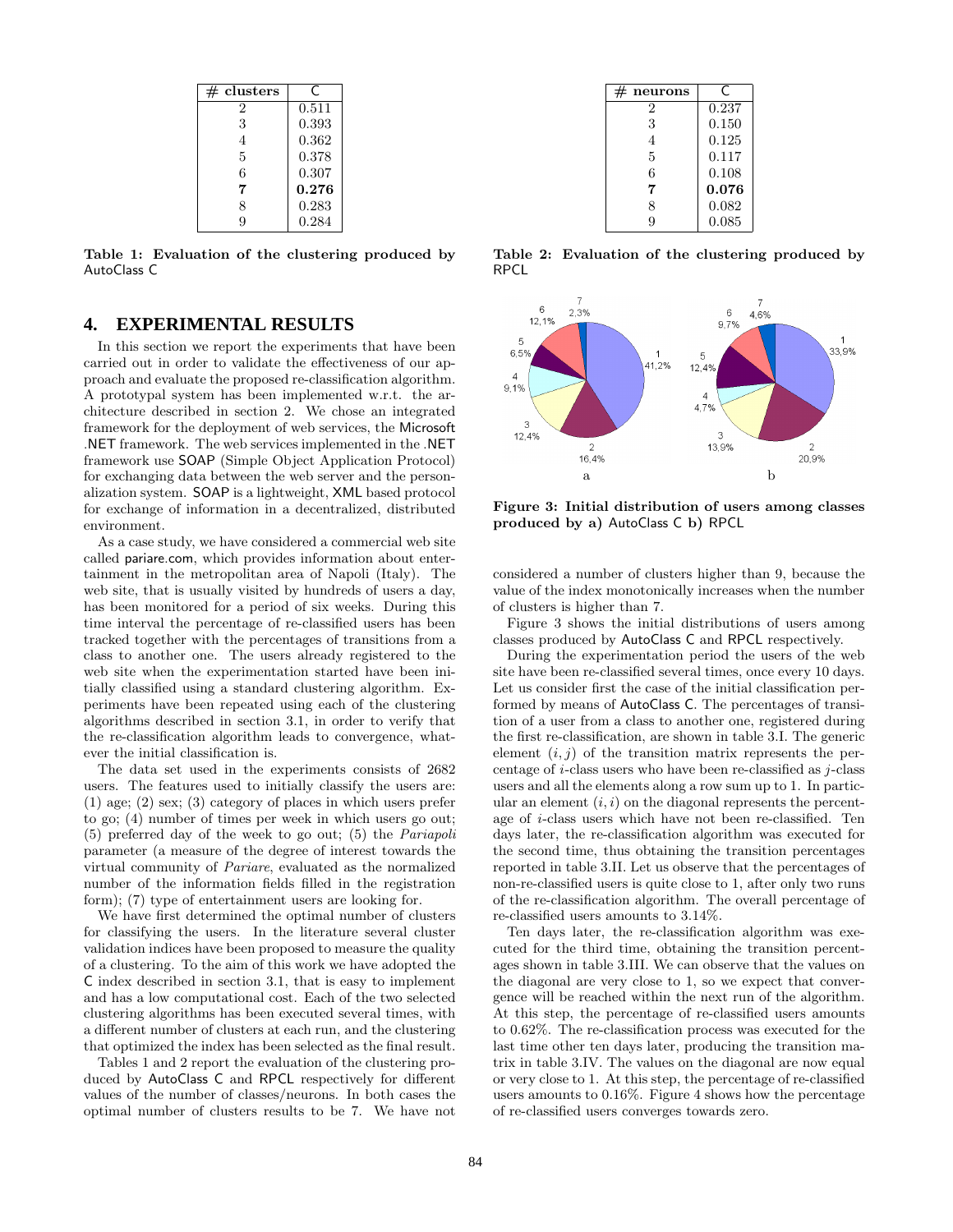|             |                         | $\mathbf{1}$ | $\overline{2}$ | 3     | $\overline{\mathbf{4}}$ | $\overline{5}$ | $\overline{6}$ | 7     |
|-------------|-------------------------|--------------|----------------|-------|-------------------------|----------------|----------------|-------|
|             | $\mathbf{1}$            | 0.774        | 0.017          | 0.033 | 0.134                   | 0.001          | 0.006          | 0.034 |
|             | $\overline{2}$          | 0.028        | 0.679          | 0.055 | 0.173                   | 0.000          | 0.006          | 0.059 |
|             | 3                       | 0.005        | 0.016          | 0.879 | 0.065                   | 0.005          | 0.005          | 0.024 |
| I           | $\overline{\mathbf{4}}$ | 0.011        | 0.000          | 0.040 | 0.919                   | 0.000          | 0.007          | 0.022 |
|             | 5                       | 0.088        | 0.015          | 0.052 | 0.216                   | 0.572          | 0.010          | 0.046 |
|             | 6                       | 0.060        | 0.027          | 0.082 | 0.165                   | 0.000          | 0.613          | 0.052 |
|             | 7                       | 0.000        | 0.000          | 0.101 | 0.217                   | 0.000          | 0.000          | 0.681 |
|             | $\mathbf{1}$            | 0.970        | 0.001          | 0.002 | 0.021                   | 0.000          | 0.000          | 0.006 |
|             | $\overline{2}$          | 0.000        | 0.976          | 0.000 | 0.021                   | 0.000          | 0.000          | 0.003 |
|             | 3                       | 0.002        | 0.000          | 0.980 | 0.013                   | 0.000          | 0.000          | 0.004 |
| $_{\rm II}$ | 4                       | 0.006        | 0.000          | 0.003 | 0.983                   | 0.000          | 0.005          | 0.003 |
|             | 5                       | 0.009        | 0.000          | 0.000 | 0.079                   | 0.833          | 0.000          | 0.079 |
|             | 6                       | 0.000        | 0.000          | 0.000 | 0.054                   | 0.000          | 0.942          | 0.004 |
|             | 7                       | 0.000        | 0.000          | 0.000 | 0.012                   | 0.000          | 0.000          | 0.988 |
|             | $\mathbf{1}$            | 0.994        | 0.000          | 0.002 | 0.003                   | 0.000          | 0.000          | 0.001 |
|             | $\overline{2}$          | 0.000        | 0.995          | 0.000 | 0.005                   | 0.000          | 0.000          | 0.000 |
|             | 3                       | 0.000        | 0.000          | 0.996 | 0.002                   | 0.000          | 0.000          | 0.002 |
| Ш           | 4                       | 0.004        | 0.000          | 0.001 | 0.993                   | 0.000          | 0.001          | 0.000 |
|             | 5                       | 0.000        | 0.000          | 0.000 | 0.010                   | 0.990          | 0.000          | 0.000 |
|             | 6                       | 0.004        | 0.000          | 0.000 | 0.004                   | 0.000          | 0.992          | 0.000 |
|             | 7                       | 0.000        | 0.000          | 0.000 | 0.006                   | 0.000          | 0.000          | 0.994 |
|             | $\mathbf{1}$            | 0.998        | 0.000          | 0.000 | 0.002                   | 0.000          | 0.000          | 0.000 |
|             | $\overline{2}$          | 0.000        | 1.000          | 0.000 | 0.000                   | 0.000          | 0.000          | 0.000 |
|             | 3                       | 0.000        | 0.000          | 1.000 | 0.000                   | 0.000          | 0.000          | 0.000 |
| IV          | 4                       | 0.000        | 0.000          | 0.001 | 0.999                   | 0.000          | 0.000          | 0.000 |
|             | 5                       | 0.000        | 0.000          | 0.000 | 0.010                   | 0.990          | 0.000          | 0.000 |
|             | 6                       | 0.000        | 0.000          | 0.000 | 0.004                   | 0.000          | 0.996          | 0.000 |
|             | 7                       | 0.000        | 0.000          | 0.000 | 0.000                   | 0.000          | 0.000          | 1.000 |

**Table 3: Transition percentages produced by the re-classification algorithm w.r.t.** AutoClass C **clustering**



**Figure 4: Percentage of re-classified users vs time w.r.t** AutoClass C **clustering**

Figure 5.a shows the distribution of the users among the classes produced by AutoClass C on the same day of the last  $re-classification<sup>1</sup>$ , while figure 5.b shows the distribution of the users among the classes after the last re-classification. The first one is based only on the data provided by the users in the registration form, while the last one has been determined using both static and dynamic information. The



**Figure 5: Distribution of users among classes produced a) by** AutoClass C **at the time the last re-classification; b) by the last run of the reclassification algorithm**

comparison between the two distribution shows the benefits of adopting a classification strategy that takes into account both the data provided during the registration and the navigational behavior of the users: such a strategy can best fit changes in the behavior of the users.

In a similar way we have analyzed the convergence of the re-classification algorithm, starting from the initial classification produced by RPCL. Table 4 reports the transition matrix determined during the successive re-classifications.

Also in this case the re-classification process leads to a stable classification in a few runs of the re-classification al-

<sup>&</sup>lt;sup>1</sup>Difference w.r.t. the initial classification are due to new registered users.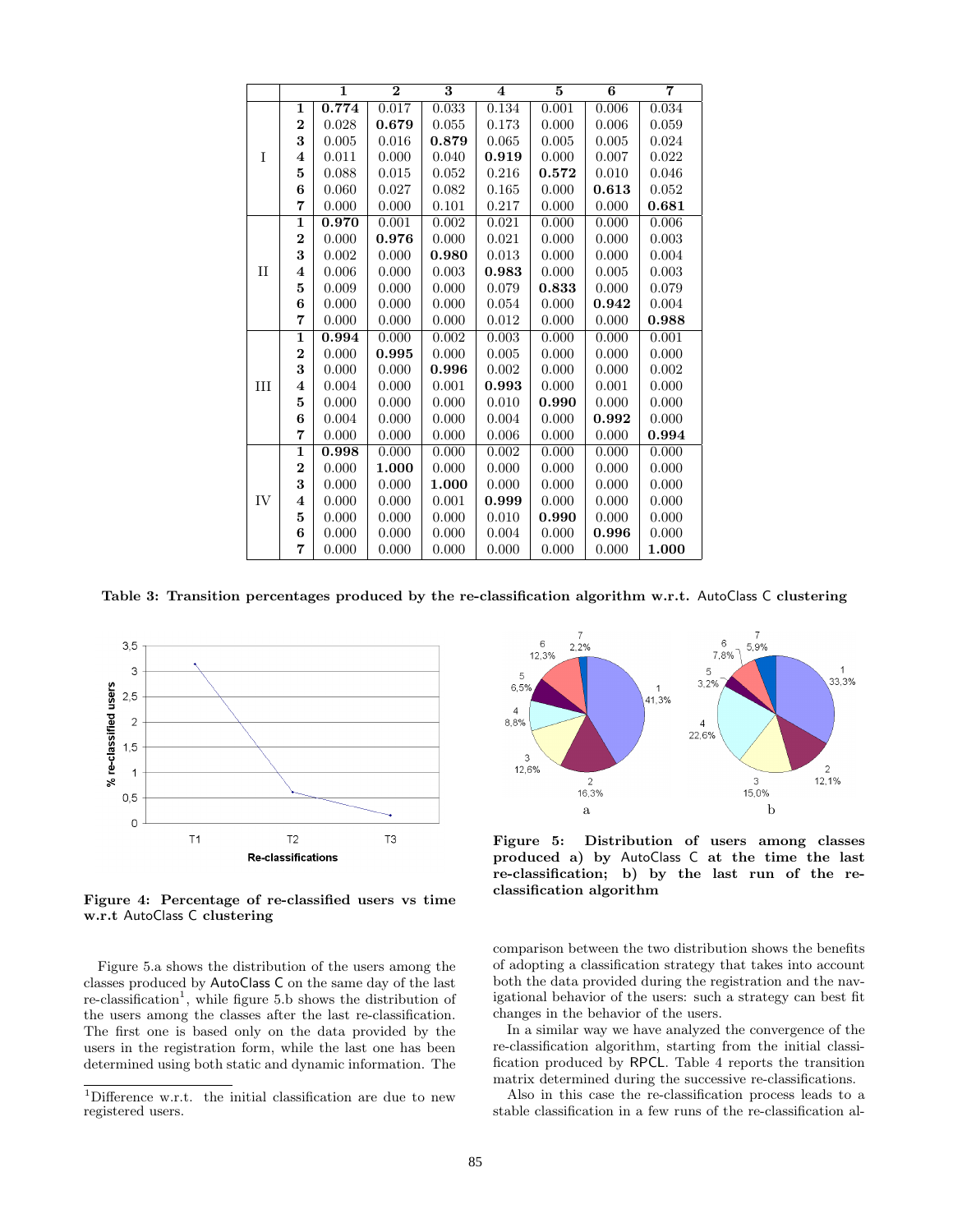|             |                         | $\overline{\mathbf{1}}$ | $\overline{2}$ | 3     | $\overline{\mathbf{4}}$ | $\overline{5}$ | $\overline{6}$ | 7     |
|-------------|-------------------------|-------------------------|----------------|-------|-------------------------|----------------|----------------|-------|
|             | 1                       | 0.863                   | 0.005          | 0.010 | 0.063                   | 0.010          | 0.003          | 0.046 |
|             | $\overline{2}$          | 0.000                   | 0.681          | 0.006 | 0.086                   | 0.037          | 0.006          | 0.184 |
|             | 3                       | 0.008                   | 0.008          | 0.724 | 0.089                   | 0.014          | 0.000          | 0.158 |
| I           | $\overline{\mathbf{4}}$ | 0.002                   | 0.005          | 0.012 | 0.824                   | 0.005          | 0.002          | 0.149 |
|             | 5                       | 0.000                   | 0.010          | 0.012 | 0.060                   | 0.806          | 0.002          | 0.109 |
|             | 6                       | 0.012                   | 0.012          | 0.004 | 0.099                   | 0.006          | 0.680          | 0.193 |
|             | 7                       | 0.004                   | 0.004          | 0.007 | 0.046                   | 0.007          | 0.006          | 0.926 |
|             | 1                       | 1.000                   | 0.000          | 0.000 | 0.000                   | 0.000          | 0.000          | 0.000 |
|             | $\overline{2}$          | 0.031                   | 0.922          | 0.000 | 0.039                   | 0.000          | 0.000          | 0.008 |
|             | 3                       | 0.000                   | 0.000          | 1.000 | 0.000                   | 0.000          | 0.000          | 0.000 |
| $_{\rm II}$ | $\overline{\mathbf{4}}$ | 0.027                   | 0.000          | 0.000 | 0.948                   | 0.002          | 0.000          | 0.023 |
|             | 5                       | 0.002                   | 0.000          | 0.002 | 0.002                   | 0.933          | 0.000          | 0.000 |
|             | 6                       | 0.000                   | 0.000          | 0.000 | 0.000                   | 0.000          | 1.000          | 0.000 |
|             | 7                       | 0.007                   | 0.000          | 0.000 | 0.006                   | 0.000          | 0.002          | 0.985 |
|             | $\mathbf{1}$            | 1.000                   | 0.000          | 0.000 | 0.000                   | 0.000          | 0.000          | 0.000 |
|             | $\overline{2}$          | 0.000                   | 1.000          | 0.000 | 0.000                   | 0.000          | 0.000          | 0.000 |
|             | 3                       | 0.000                   | 0.000          | 1.000 | 0.000                   | 0.000          | 0.000          | 0.000 |
| Ш           | $\overline{\mathbf{4}}$ | 0.000                   | 0.000          | 0.000 | 0.992                   | 0.000          | 0.000          | 0.008 |
|             | 5                       | 0.002                   | 0.000          | 0.000 | 0.000                   | 0.998          | 0.000          | 0.000 |
|             | 6                       | 0.000                   | 0.000          | 0.000 | 0.000                   | 0.000          | 1.000          | 0.000 |
|             | 7                       | 0.027                   | 0.000          | 0.000 | 0.000                   | 0.000          | 0.000          | 0.973 |
|             | $\mathbf{1}$            | 1.000                   | 0.000          | 0.000 | 0.000                   | 0.000          | 0.000          | 0.000 |
|             | $\overline{2}$          | 0.000                   | 1.000          | 0.000 | 0.000                   | 0.000          | 0.000          | 0.000 |
|             | 3                       | 0.000                   | 0.000          | 1.000 | 0.000                   | 0.000          | 0.000          | 0.000 |
| IV          | 4                       | 0.000                   | 0.000          | 0.000 | 1.000                   | 0.000          | 0.000          | 0.000 |
|             | 5                       | 0.000                   | 0.000          | 0.000 | 0.000                   | 1.000          | 0.000          | 0.000 |
|             | 6                       | 0.000                   | 0.000          | 0.000 | 0.000                   | 0.000          | 1.000          | 0.000 |
|             | 7                       | 0.000                   | 0.000          | 0.000 | 0.000                   | 0.000          | 0.000          | 1.000 |

**Table 4: Transition percentages produced by the re-classification algorithm w.r.t.** RPCL **clustering**



**Figure 6: Percentage of re-classified users vs time w.r.t** RPCL **clustering**

gorithm. Starting from the classification produced by RPCL, the convergence is even faster, due to fact that this classification is better than the one produced by AutoClass C: in fact the value of the C index is lower for the RPCL clustering than for the AutoClass C clustering. Figure 6 shows how the percentage of re-classified users converges towards zero.

Figure 7.a shows the distribution of the users among the classes produced by RPCL on the same day of the last reclassification, while figure 7.b shows the distribution of the users among the classes after the last re-classification.



**Figure 7: Distribution of users among classes produced a) by** RPCL **at the time the last reclassification; b) by the last run of the reclassification algorithm**

The last experiment we have carried out consists of evaluating the convergence of the re-classification process as the values of the weight vector  $W$  vary. As seen in figure 2, *W* is used for weighting the initial classification and the contribution of the different resource types. The weight of each type of resource can be defined by an expert of the specific domain, while the weight of the initial classification can be assigned based on how much reliable we consider the registration information provided by the users. In particular, we have set the value of *W<sup>r</sup>* equal to 1*.*5, 2 and 2*.*5 when *r* is equal to *queries*, *directories* and *news*/*articles*